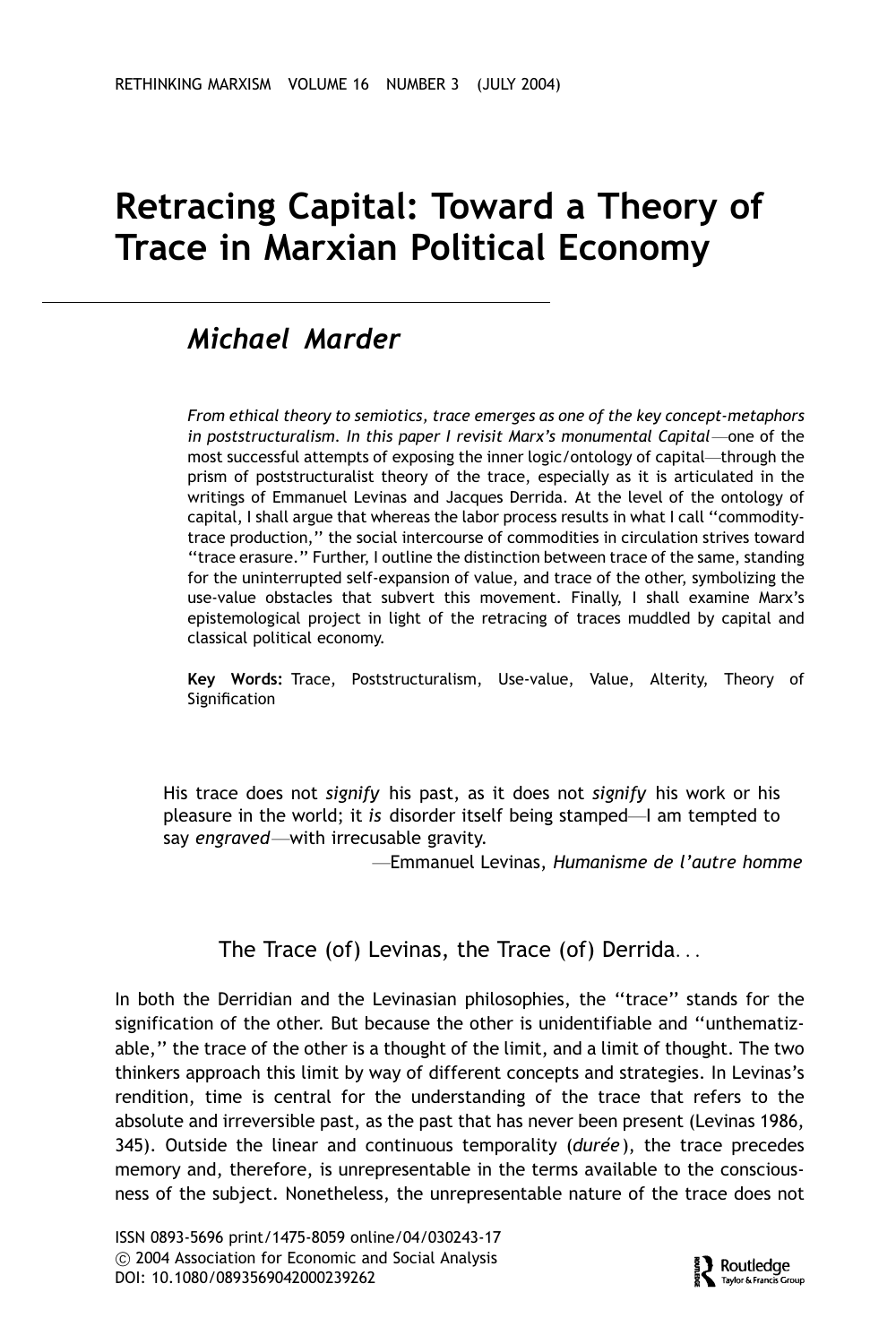prevent it from touching consciousness or, more generally, any system of representation. Levinas refers to the proximity of the trace to consciousness as ''obsession'' that disturbs the totalizing routine of ''the assembly of being'' (1998, 158). Concluding that the trace of the other obsesses the same, Levinas implies that it is both present and absent; the trace is there and is that in its effects, but is neither there, nor that as a representation, or an ontological element. This unique ''structure'' of the trace (1) makes it impossible to precisely and accurately account for it in the ''bookkeeping'' of essence, where nothing is lost (125), and (2) effectuates an absolutely surprising apparition of the trace that disturbs and subverts the systems of sameness.

For Derrida, grammatology organizes traces such that the play of differance among them makes signs ''emerge as such and constitute the texts, the chains, and the systems of traces'' (1998, 65). This assertion supports Derrida's overall project aimed at the deconstruction of the metaphysics of presence. The trace indicates that the presence is never complete, that something has already passed and is already not there, that there is a ''beyond'' consisting of other present/absent signs to which the trace points. Although the Derridian trace is more closely linked to the representational content of language insofar as it occupies the space within and outside the semiotic system, it preserves the destabilizing potential emphasized by Levinas. As Of Grammatology tells us, the trace threatens ''all monisms, spiritualist or materialist, dialectical or vulgar ... whose entire history was compelled to strive toward the reduction of the trace'' (71). In particular, it undermines the yearning for the ''transcendental signified'' as that, which is fully and finally present without the mediation by the play of signifiers.

One could certainly venture into a significantly more detailed investigation and comparison of the Levinasian and Derridian notions of the trace, their convergences and divergences, agreements and disagreements. Such a project, however, is outside the scope of the current paper. While the various aspects and implications of the trace will become more evident in the course of this analysis, my key concern here is to juxtapose this concept with Marxian political economy and, to a certain extent, to harness its subversive force in the service of the ontological and epistemological ruptures with the logic of capital. Methodologically, this would involve both a transposition of Marx's Capital into the terrain of poststructuralism and, vice versa, an adaptation of the poststructuralist notion of trace to the problematic of Marxian political economy.

The risk inherent in such a project is no greater, but also no lesser, than in any attempt to formulate a theory of trace. An elaboration of the theory of trace inevitably involves an ontologization of this concept that, if unchecked, may put in jeopardy its unrepresentable and unthematizable specificity. Yet, a number of safeguards can be employed in order to minimize this risk, two of which I hasten to mention in these preliminary remarks. First, my utilization of ''trace'' is selfconsciously strategic. Applying the notion of the trace to the realm of political economy, I confine my analysis to a different level of abstraction than Levinas and, to a lesser extent, Derrida. In other words, the trace will be examined in relation to one kind of a system—pure capitalism, where "potential use-value obstacles are overcome by self-expanding value" (Albritton 1999,  $5$ )—and to the concrete instances of presence/absence (such as surplus population) that both make possible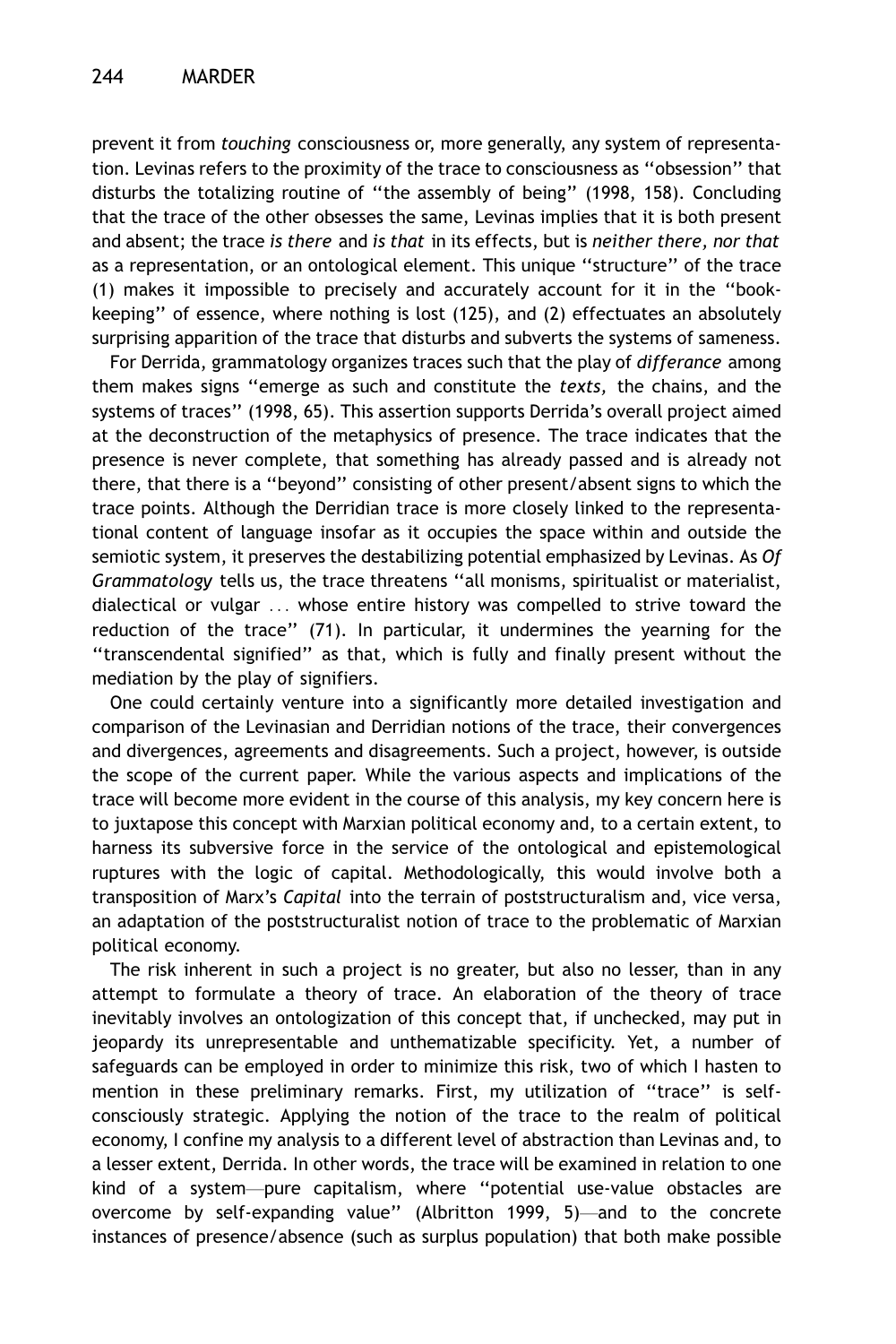and disturb this system. Second, insofar as I read the trace into Marxian political economy, I restrict any ''thematizations'' of this notion to the noneconomic within and/or outside the economic. The vanishing use-values, noncapitalist time, surplus population, and so on stand for the sites of the trace of the other that are unrepresentable, unthinkable, and unthematizable from the standpoint of pure capitalism though they may be represented outside of such standpoint. Similarly, the presence/absence of these traces is relative to pure capitalism and the economic categories it operates with. But despite these conditions and delimitations, I will argue that my appropriation of the trace retains all the subversive energy of the Levinasian ''obsession'' and of the Derridian interruption of the ''metaphysics of presence'' that haunts the totalizing sameness of capital.

## Trace Production and the Labor of Sublation

Trace production in the sphere of the economic is epitomized in the sublation of labor and in commodity production as a sign structure. Marx's depiction of the production process in volume 1 of Capital falls into two parts: the labor process and the process of valorization. Broadly speaking, he contends that whereas the former is ''common to all forms of society,'' the latter pertains to the capitalist value-dominated commodity production (Marx 1976, 290). In addition to the division of the production process into two dialectical moments (those of labor and valorization), the labor process itself is further conceptually differentiated into two major components. On one hand, it productively consumes the means of production, effecting a transformation in use-values that serve in it (311). This change of form is a real one, as opposed to the formal transformation that takes place in exchange. On the other hand, labor possesses a ''preserving power'' that is evident in the perpetuation of ''the value of the materials of labor, by transferring it to the product ... [and of] the value of the means of labor, without transferring this value to the product, by preserving their usevalue through their action in the production process'' (Marx 1978, 252). At the same time that labor preserves the materiality of its object, it supersedes the particular forms of its use-value, adding fresh value to the original.

The preserving-superseding power of labor echoes Aufhebung (sublation), or the force that propels Hegelian dialectics. Commenting on the meaning of sublation in Subjects of Desire, Judith Butler writes that this notion must be properly understood in the sense that it ''cancels, preserves, and transcends the apparent differences it interrelates'' (1987, 41). Consequently, Aufhebung is not a simple descent of negation into nothingness but a destabilization in the borderline condition between being/nonbeing, presence/absence, codified in the Derridian use of the concept of trace as well as in Marx's theorization of the labor process.

In Of Grammatology, Derrida maintains that trace is not a mere disappearance of origin, ''that the origin did not even disappear, that it was never constituted except reciprocally by a nonorigin, the trace, which thus becomes the origin of the origin'' (1998, 61). I understand this as the programmatic statement of the Derridian ontology/hauntology. The play of origin and nonorigin, of presence and absence, is only enabled by the existence of a ''noncategorical'' category such as trace or specter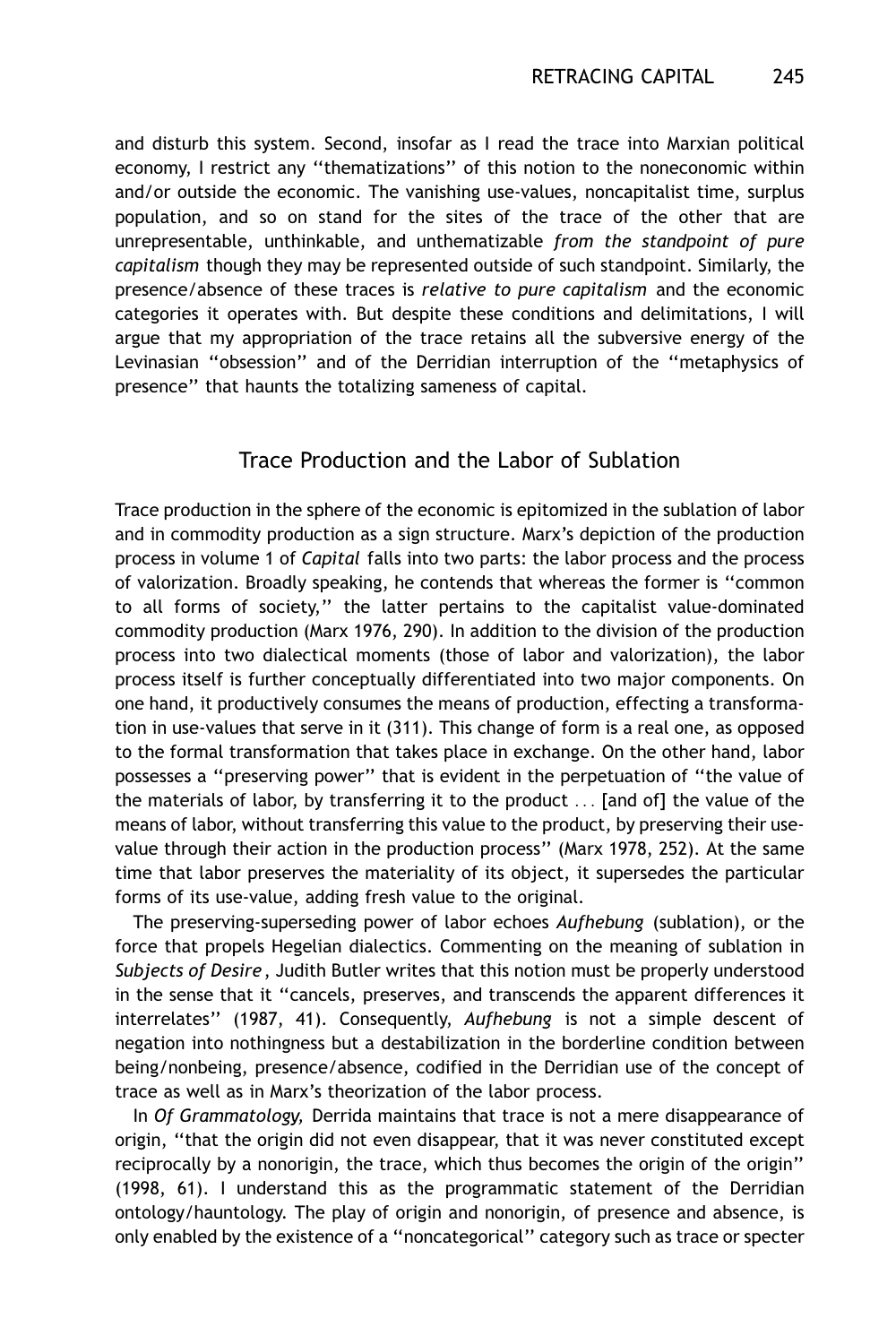that blurs or pollutes the clear distinction between the two polarities, suspends Aufhebung, and leaves the dialectic unresolved.

But the above articulation bears a close resemblance to the process of production in Capital, involving an uneasy, capitalistically imposed ''play'' of valorization and use-value transformation. It appears, then, that the coexistence of these processes in capitalist production is possible only thanks to the disappearance of the old use-value that becomes a trace on the commodity body. Similarly, workers subjectively experience the labor process as a ''form of unrest [Unruhe]'' or becoming (Marx 1976, 287). Such a state—or rather, flux—resonates with the peculiar position of the trace, vacillating between being and nonbeing of the labor product and of workers' potentialities.

Given Marx's analysis of the historically capitalist aspect of production, the valorization process, it is not difficult to see why Derrida argues in Specters of Marx that it is governed by spectral hauntology. In his depiction, Marx employs beautiful, metaphorical language describing the ''transmigration'' of value/soul from the consumed commodity/body to "the newly created one" (1976, 314). Even the seemingly dissolved values of gradually dispensed fixed capital and auxiliary materials (dead labor) retrace and reestablish themselves in the new commodity and haunt its value.

Nonetheless, in the course of interpreting Marx's approach to the commodity structure, Derrida falls into a linguistic trap of the kind he usually avoids so brilliantly. In the course of a direct engagement with Marxian political economy, Derrida contends that ''use-value becomes ... a pure beginning to which no object can or should correspond'' and that use-value orients ''an analysis of the 'phantasmagoric' process beginning at an origin that is itself fictive or ideal'' (1994, 160). This (mis)reading of Capital implies ''that 'use-value' is to be conceived as a pure origin, and of course nothing sounds the alarms of deconstruction faster than a 'pure origin''' (Albritton 1999, 157). Although Derrida's interpretation of use-value's naturalized and originary purity contradicts the proposition that the commodity (Value/usevalue) is a trace, according to Robert Albritton, it is all too literal, resulting from the failure to see that '''pure' refers to the abstractness that serves as a theoretical starting point'' in Marx's dialectical investigations (157).

For Marx, use-value is as much a trace of nature and material production as value is a trace of socially necessary labor time expended on it. Even though the woodenness of a table is admittedly less mysterious than its value, this does not prevent it from having a history and a past. Before being wooden boards, the materiality of the table was ''treeness'' that, despite its partial preservation in the final object of consumption, has most likely undergone numerous other transformations in various labor processes transcending, yet preserving the old use-value(s). And all these operations are but an imitation—a mimesis—of the workings of nature (Marx 1976, 133).

To translate the foregoing into Derridian terminology is to argue that use-value is an impure-impure-impure origin, standing for a triple pollution of the original. The first impurity evokes the above discussion of the vanishing use-values that undergo sublation in the process of production. This impurity may be multiplied *ad infinitum* as the use-value passes through different stages of production. Each stage leaves a trace, or a number of traces, on the physical body (use-value) of the commodity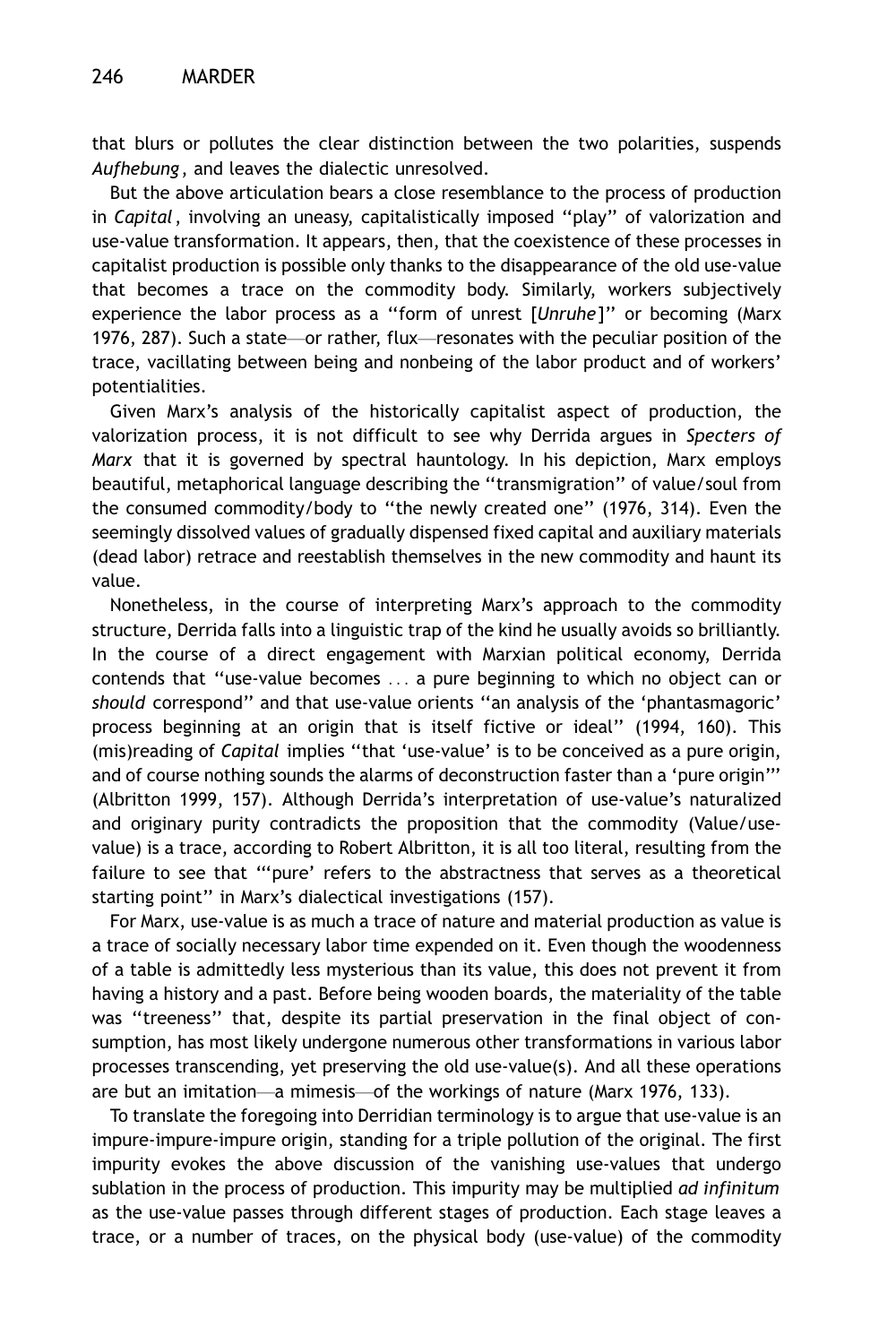which is, in its turn, a trace—presence/absence—of what has been both stripped away from and retained in it. Consequently, the commodity may be conceptualized as a trace of the trace(s), rather than a trace of the origin.

Marx hints at the second and the third impurities in volume 3 of Capital, writing: ''To say that a commodity has use-value is simply to assert that it satisfies some kind of social need'' (1981, 286). Here, the second impurity emanates from the temporal positing of the need as the origin of use-value that is chronologically prior to as well as coextensive with it and that is deployed for its satisfaction. The third impurity of the capitalistically produced use-value is indeed one of the dirtiest axioms of capitalism, declaring that the potency of social needs will be recognized only to the extent that their subjects can afford to exchange money for their material contentment. Therefore, not only the social need, but also the possession of money-commodity that backs it up, precedes the appearance of use-value.

Another moment of trace production involves theorizing capitalistically produced commodities qua sign structures, or linguistic traces. After having introduced commodity fetishism, Marx writes that ''[v]alue, therefore, does not have its description branded on its forehead; it rather transforms every product of labor into a social hieroglyphic'' (1976, 167). As a sign in the economic text, commodityhieroglyphic structure (Value/use-value) parallels that of the Saussurian sign (Signifier/signified). In both structures, domination over use-value and the signified is channeled in and through value and the signifier when the former grants illusory independence to the products of labor to the detriment of their producers and the latter imposes culturally normative ways of thinking on a subject. Whereas the sign reenacts the master/slave relationship in language, the commodity accomplishes the same task by way of labor.

To name the commodity a ''social hieroglyphic,'' as Marx does, is to problematize its triviality and obviousness. The hieroglyphic designates a trace of an ancient language (that is, of a certain system of traces) which, if not entirely forgotten, is nonetheless absolutely other. It therefore confirms the view that the commodityhieroglyphic structure is predicated on a trace of the trace. What is forgotten in, or absent from, *hiero's glyph* (a "sacred carving") is the meaning of the mysterious imprint on the object's surface, the signifier, or value. The carving assumes a dimension of sacredness and of fetishism, precisely, thanks to this forgetting of the materiality of use-value, the signified, or depth that the hieroglyphic is unable to represent.<sup>1</sup> Yet, in the process of theorizing the "deep structure of capital," Marx reawakens the dim memory, which is also a trace, of the qualitative and the sensuous in use-value. The Marxian reading-decipherment of the commodity-hieroglyphic

<sup>1.</sup> There need not be a clear-cut opposition between the dimensions of surface and depth. In fact, depth can form ''archeologically'' through multiple juxtapositions of ''substrata'' and surfaces, each with its unique series of traces, processes of mystification, degrees of proximity to materiality or sociality, and so on. Therefore, the ''disappearance of different concrete forms of labor'' (Marx 1976, 128) beneath the various overlapping moments of value (such as abstract human labor, money, and surplus value) constitutes the depth (complexity) of the commodity structure.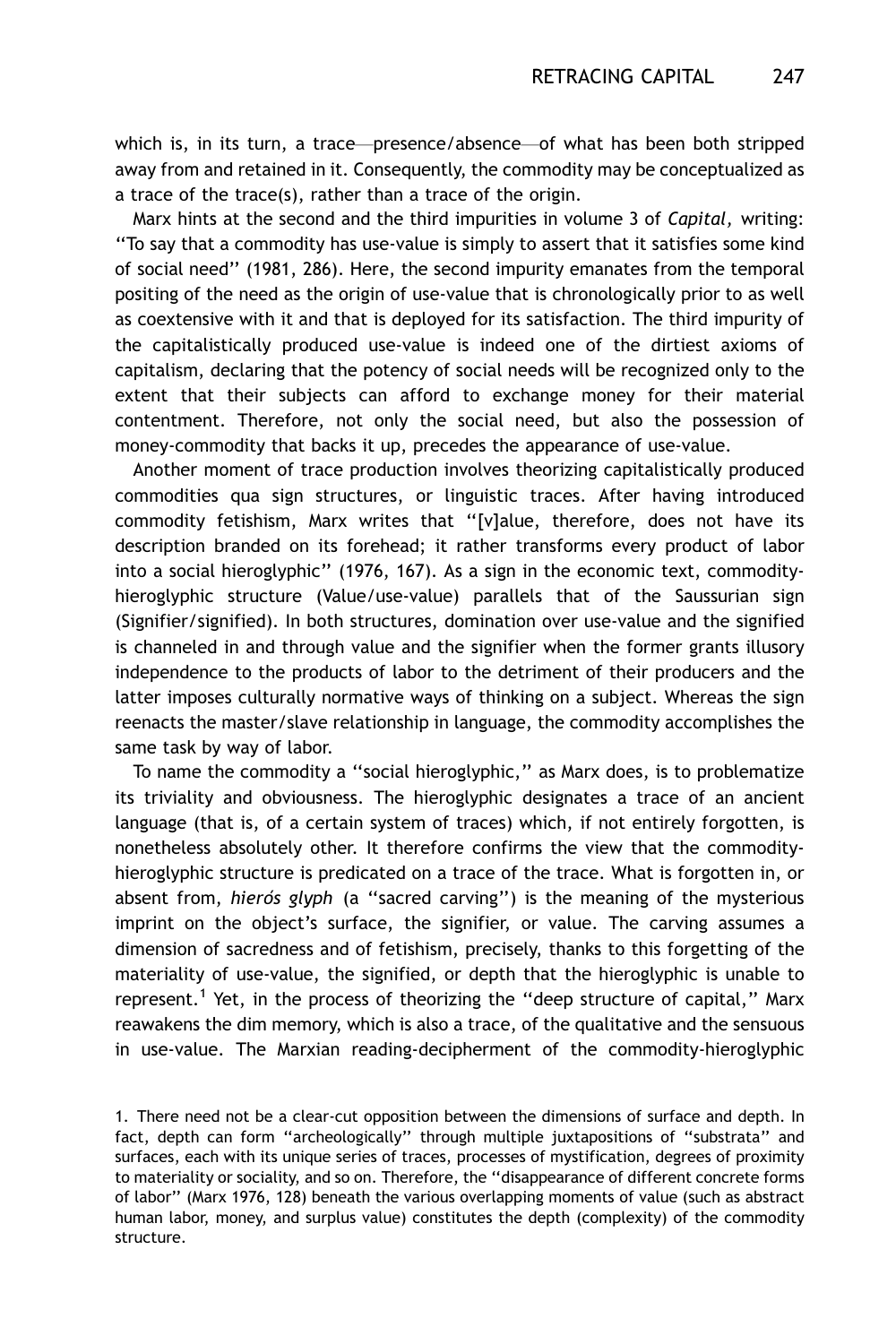structure restores the dimension of depth that contests the commodity fetishism associated with the uppermost surface level of economic phenomena.

The transcription of the products of labor into hieroglyphics sheds light on a new dimension of the economic, presenting it in the form of a written social text as a system of traces. Writing—"the name of the structure always already inhabited by the trace" (Spivak 1998, xxxix)—is the object of knowledge of Derridian grammatology to the same extent that economic writing (production) is at the heart of Marx's inquiry. But both Derrida and Marx are also readers who read not only what is present in the text, but also what through its absence enables the text to maintain its coherence.<sup>2</sup> Thus, writing *Capital*, Marx undertakes a painstaking reading of the hieroglyphic-economy, the reading that seeks the untranslatable beyond capital's representational capacity—namely, the trace of the other.

#### Trace Erasure and Leveling Cynicism

Elaborating on the circuits of capital, Marx suggests that production time is an interruption of circulation time and vice versa (1978, 118). The same dynamic of mutual rupturing applies to the different functions of production and circulation in relation to commodity-traces. Whereas the former process plays an active part in trace formation, the latter entails trace erasure—the key endeavor of the Same. $3$  In order to better understand this phenomenon, I will theorize the sphere of circulation as a tendency to eliminate the traces of difference and of human agency at the same time as it reinscribes the commodity-sign structure.

The double erasure of qualitative differences among the products of labor and of human agency is an outcome of commodity fetishism that echoes the Derridian "trace reduction." From the vantage point of pure capital's upside-down world, people appear as passive "bearers [Traeger] of ... economic relations" whereas commodities become active ''levelers'' and ''cynics'' that are ''always ready to exchange not only soul, but body, with each and every other commodity'' (Marx 1976, 179). With the entrance of money—the equivalent form of value—on the economic scene, the leveling cynicism of trace erasure reaches unprecedented proportions: ''Everything becomes saleable and purchasable [and] ... in money every qualitative difference between commodities is extinguished'' (229). The differance of use-values and, even more so, the subjective human intentions and desires are rendered insignificant on the market where the grossly oversimplified and vulgarized presence or absence of needs and commodities express themselves through the money relation, supply and demand, and the objectively determined market price.

In addition to the inverted content of human relations, the form of interaction in the sphere of circulation is ''transformed,'' and here the contrast with the ethical philosophy of Emmanuel Levinas is at its starkest. According to Marx, there is always a

<sup>2.</sup> Althusser, for instance, represents Marx as "a reader who reads to us" (1979, 13)—Marx, who not simply reads, but commences a "symptomatic reading" of classical political economy. The same can be said of Derrida in relation to the philosophical traditions he engages with. 3. Is Derrida's ''under erasure'' an emulation of capital's project? This may be a question for further research and analysis.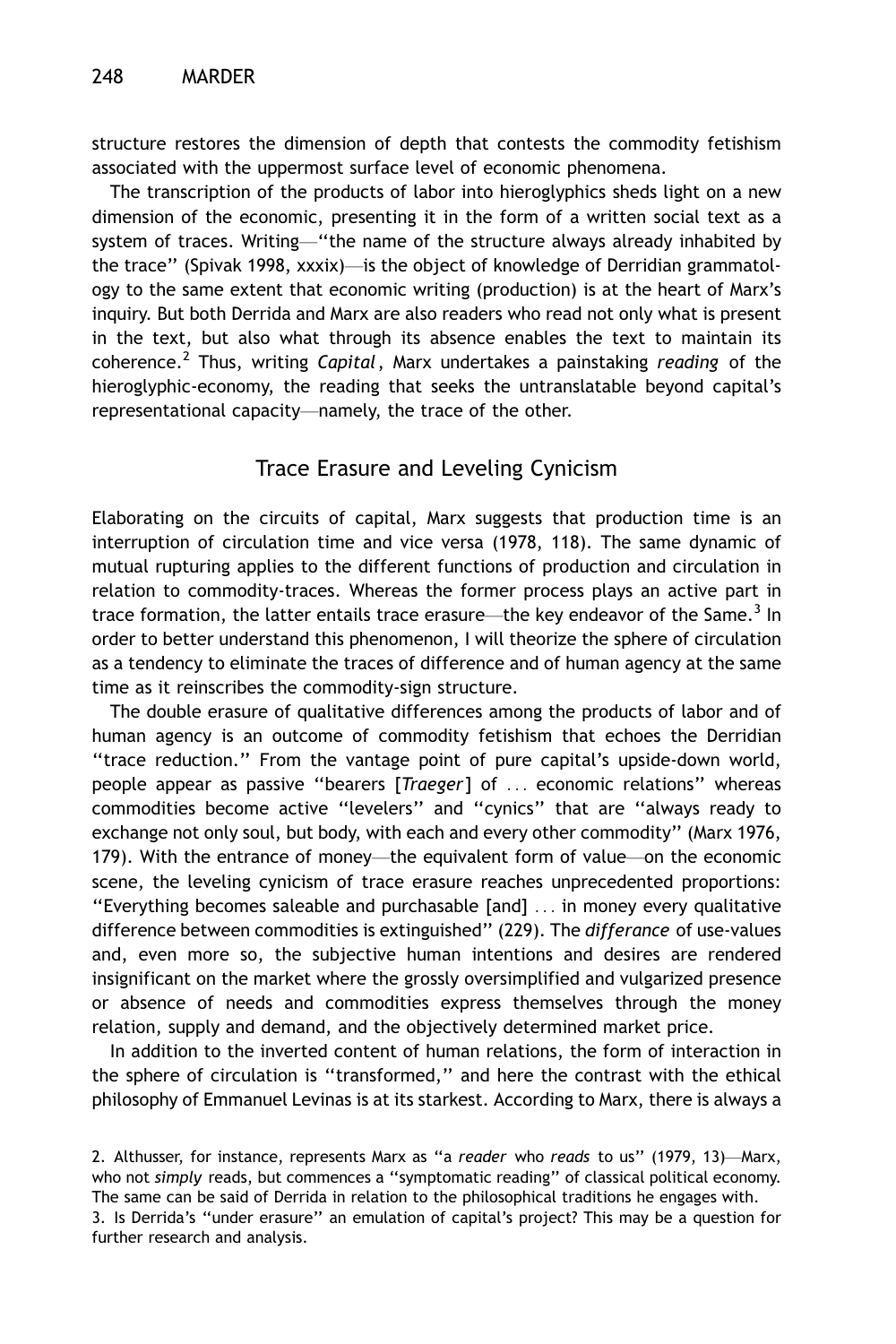trace of the third economic actor in a buyer/seller relation (expressed as the ''faceto-face'' encounter of the commodity and money) because, in order to assume the position of a buyer, one must first exchange one's product for the money-commodity (206). Thus, an invisible, third economic actor from an indeterminable past always haunts the exchange in the present, in which any notion of an origin is always already displaced.

What are the implications of Marx's critique of commodity exchange for the basic tenets of Levinasian philosophy? Ironically, Levinas also assigns a great deal of importance to the third person in his elaboration on ethics, where ''a trace signifies beyond being. The personal order to which a face obliges us is beyond being. Beyond being is a third person, which is not definable by the oneself, by ipseity ... Through a trace the irreversible past takes on the profile of a 'He.' The beyond from which a face comes is in the third person'' (Levinas 1986, 356; emphasis in the original). But, as we have seen, in the money-commodity exchange everything is polluted, including the notion of the third, the illeity. Not only is the market relationship depersonalized and dehumanized, but it also parodies Levinasian ethics.

Although both the Levinasian and the capitalist encounters with ''the third'' occurred in the past, instead of the alterity of the other and the infinity of absolute destitution seen in the face of the other, the third in market exchange presents herself as yet another commodity owner who merely divested herself of the undesirable use-value before the present transaction. The capitalist version of the face-to-face encounter is therefore not a direct intersubjective exchange, but a commodity-fetishistic contact of money and commodities mediated through market relations. In the distorted world of pure capital, the direct interaction of objects plays itself out to the detriment of human subjectivities that never commune as such, or as the absolutely singular and unique existents, but only in their roles as buyers and sellers of commodities. Thus, both the homogenizing mediation of the purchase/sale through money and the fetishistic instrumentality of subjectivity substitute the inexplicable otherness of ethical encounter and produce a capitalistic monstrosity of the trace of the same in the seemingly effaced face of the other.

While Levinas's face-to-face and its parody in commodity exchange may be situated on the extreme ends of the same spectrum, Derrida suggests a (spectral) third alternative. On one hand, in a purely capitalist society, the system of commodity exchange forms and informs human relations to such an extent that ''we become mere personifications of their [the commodities'] action'' (Albritton 1999, 27). On the other hand, the face-to-face situation is only possible outside any system, network, or totality. The former relation is mediated, calculated, and impersonal; the latter is immediate, unconditionally free, and personal. But in ''Violence and Metaphysics,'' Derrida complicates this distinction, proposing that ''[t]o express oneself is to be *behind* the sign" (1978, 101). This implies that the face of the other is never present in what Levinas calls a manner of ''straightforwardness.'' Rather, according to Derrida, the position outside any system still, or already, involves mediation by the sign reinterpreted as the trace of the face. Otherwise, the argument goes, outside the system of signs, the face loses its faceness and reverts to the worst violence of absolute silence (117).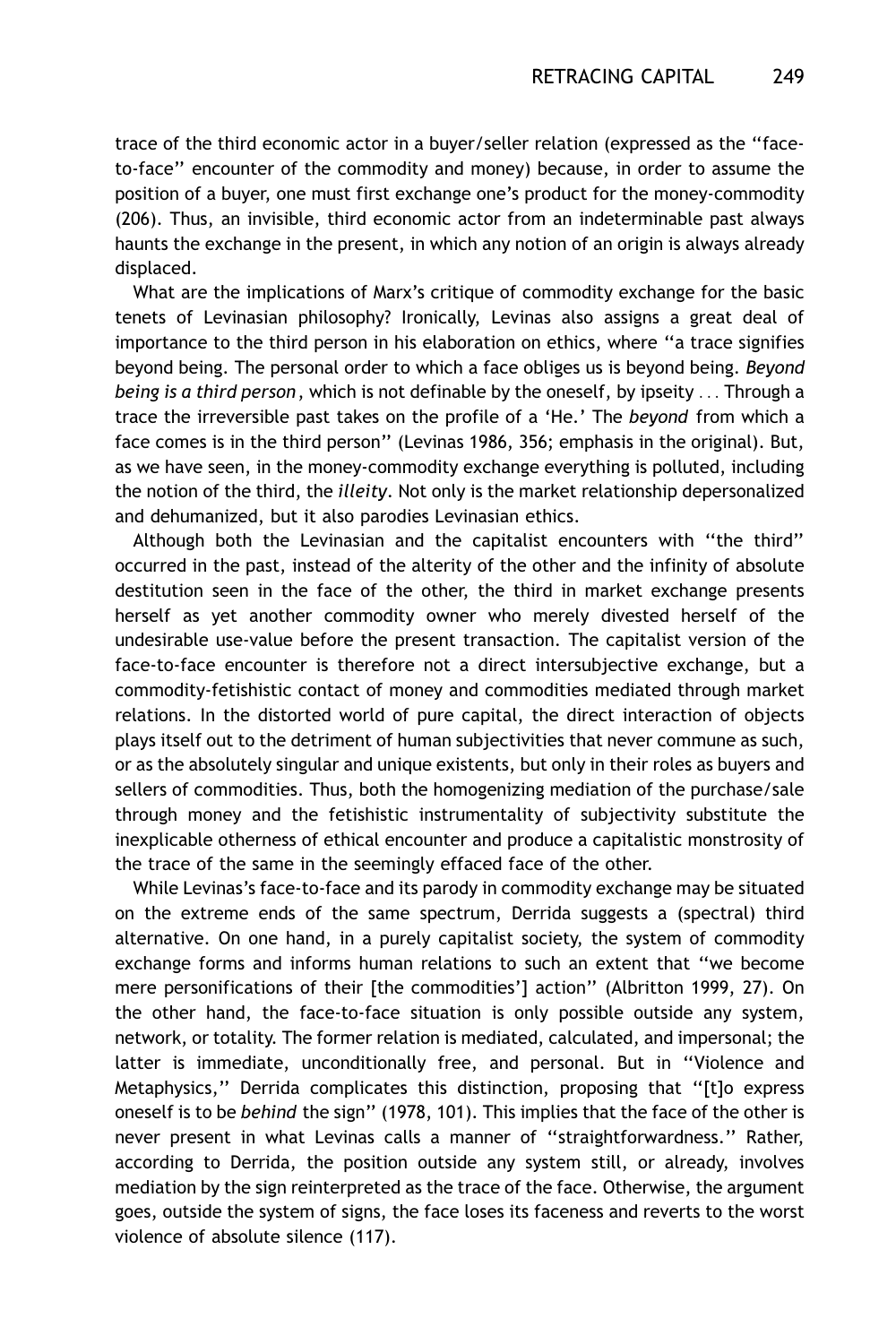The difference between Derrida's and Levinas's notions of the face, its apparition, and concealment, is not without consequence for the theory of commodification. In the spirit of the Levinasian philosophy, it is conceivable that commodification will disappear in a communist society where face-to-face situations are fostered at the same time that the state—one of the predominant totalizing systems—"withers away.'' Yet, for Derrida, a trace of the ''grammatological'' commodification will always haunt any intersubjective relation that will have to depend on the exchange of signs, if the other is to survive as a face.

## Trace of the Same and the Odyssey of Indifference

The ostensible triumph of sameness on a microscale of commodity exchange swells into the ever growing scale of the circuits of capital. This phenomenon is the ontological condition of capital, understood as the self-expansion of value (Albritton 1999, 5) constituting what I call ''retracing of the same.'' Yet the life-world, the world of flesh and blood, is not created in the image of capital. As a result, it presents use-value obstacles in capital's way-the obstacles I refer to as "traces of the other." Having set the scene for the standoff between these countermovements, I will outline their consequences for the theory of subjectivity informed by Marxian political economy and compare these effects with those articulated in the Levinasian-Derridian approach.

Schematically, trace of the same involves two basic complementary features:

- 1. While ''every process of production is at the same time a process of reproduction'' (Marx 1976, 711), the process of capitalist (re)production is carried out on an expanded scale in order to be economically viable in conditions of fierce competition. Therefore, of necessity, capital leaves ever increasing and deeper footprints on external nature and the docile part of second (i.e. human) nature.
- 2. Whatever the circuit of capital, the ''resulting form'' always returns to the ''starting point'' (be it M, P, or C) with a surplus/excess. The higher speeds of the shedding of intermediary capital forms further facilitate this Hegelian homecoming (Marx 1978, 124).

Not unlike simple commodity-exchange, circuits of capital retrace their itinerary only to efface their traces at the end, which is also the beginning. Money capital, for instance, undergoes a complex process of ''conceptual self-differentiation'' yielding M', only to relapse into ''absolute homogeneity'' when ''every trace of the specific difference which the various component parts of capital possess in the production process has vanished'' (128–9). In general, this may be construed as an attempt to eliminate the time(s) of the other—the absolute past that has never been (trace), as well as the radical possibility of futurity (the messianic promise)—and along with them the subversive potentiality of the development of human senses and capacities, of the yet (or already) unseen, unexperienced, and unthought of.

For Levinas this sort of movement, signifying the return of the same to itself under various guises, recalls an Odyssey compulsively performed by self-consciousness as ''a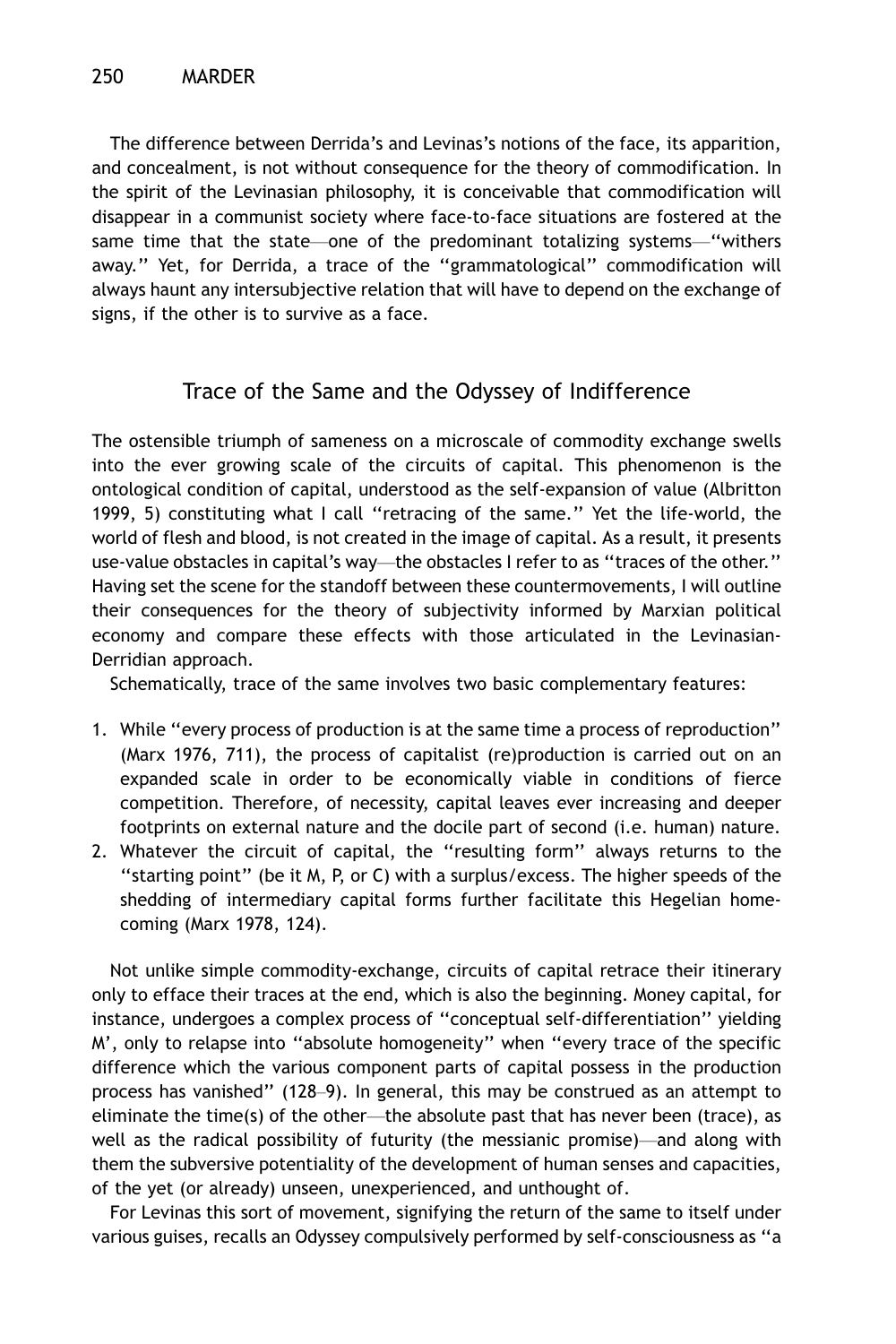return path'' (1998, 81). In the realm of the economic, it stands for an attempt to order the other (labor) to the self (capital) which, in the last instance, amounts to regulating the disorder and uncertainty represented by the other and the anachrony its trace brings into the self's coincidence with itself. In the course of this ordering, capital develops multiple illusions of independence from labor, for instance, the independence of interest-bearing capital (M-M') understood as money breeding more money, or money as its own origin. In addition, through the mystification and veiling of surplus value in the category of profit, capital announces its self-identity.

In the relationship between capital and profit, i.e. between capital and surplus-value as it appears on the one hand as an excess over the cost price of the commodity realized in the circulation process and on the other hand as an excess determined more precisely by its relationship to the total capital, capital appears as a relationship to itself, a relationship in which it is distinguished, as an original sum of value, from another new value that it posits. It appears to consciousness as if capital creates this new value in the course of its movement through the production and circulation processes. (Marx 1981, 139; emphasis in the original)

It is clear, then, that the illusions (or rather delusions) of capital's self-generation and independence parallel the Hegelian master/slave dialectic in which the master/self experiences herself as omnipotent and absolute, refusing to acknowledge and recognize the other.

Recalling the earlier mention of capital's parodying of Levinas, I suggest that the asymmetrical ethics of absolute responsibility to the face of the other before the self, again assumes a form of caricature in capital's reinterpretation. For Levinas, the face of the destitute other that places the ordering call is ''in the trace of the utterly bygone, utterly passed absence'' (1986, 355). Against the background of the other as the *absolute past*, capital insists on its independence from labor, especially as "past labor replaces living labor'' in the process of its self-valorization (Marx 1976, 994). The shallow (historically specific) past of labor objectified in the means of production is lifeless in comparison to living labor, but not completely dead. Rather, it rises from the dead (Marx evokes the imagery of a vampire) to haunt and dominate living labor, before dying the second time as a depleted use-value. At the height of the absurdity, the objectified otherness of the resurrected dead labor ''enlivens'' living labor, setting it in motion and, at the same time, progressively transforming workers into wreckages and destitutions.

To follow the trace of the rotting/growing sameness is to witness a repetition of the inscription of commodity structure writ large on the body of a society and in the psyche of a subject. Such a reiteration of Luka´csian reification implies a silenced subject, adapting scripted performances of labor and capital and lacking spontaneity and enjoyment. Adding to this sense of pessimism, one recalls Marx's conclusion that value ''becomes transformed into an automatic subject'' (1976, 255) that, within the framework of consumerism, succeeds in making its needs and desires our own to a much greater degree than Marx has ever imagined. Yet, there is something suspect in the subject that acts like an automaton, with the gaping holes of infinite accumulation yawning in place of will and self-consciousness. The oxymoronic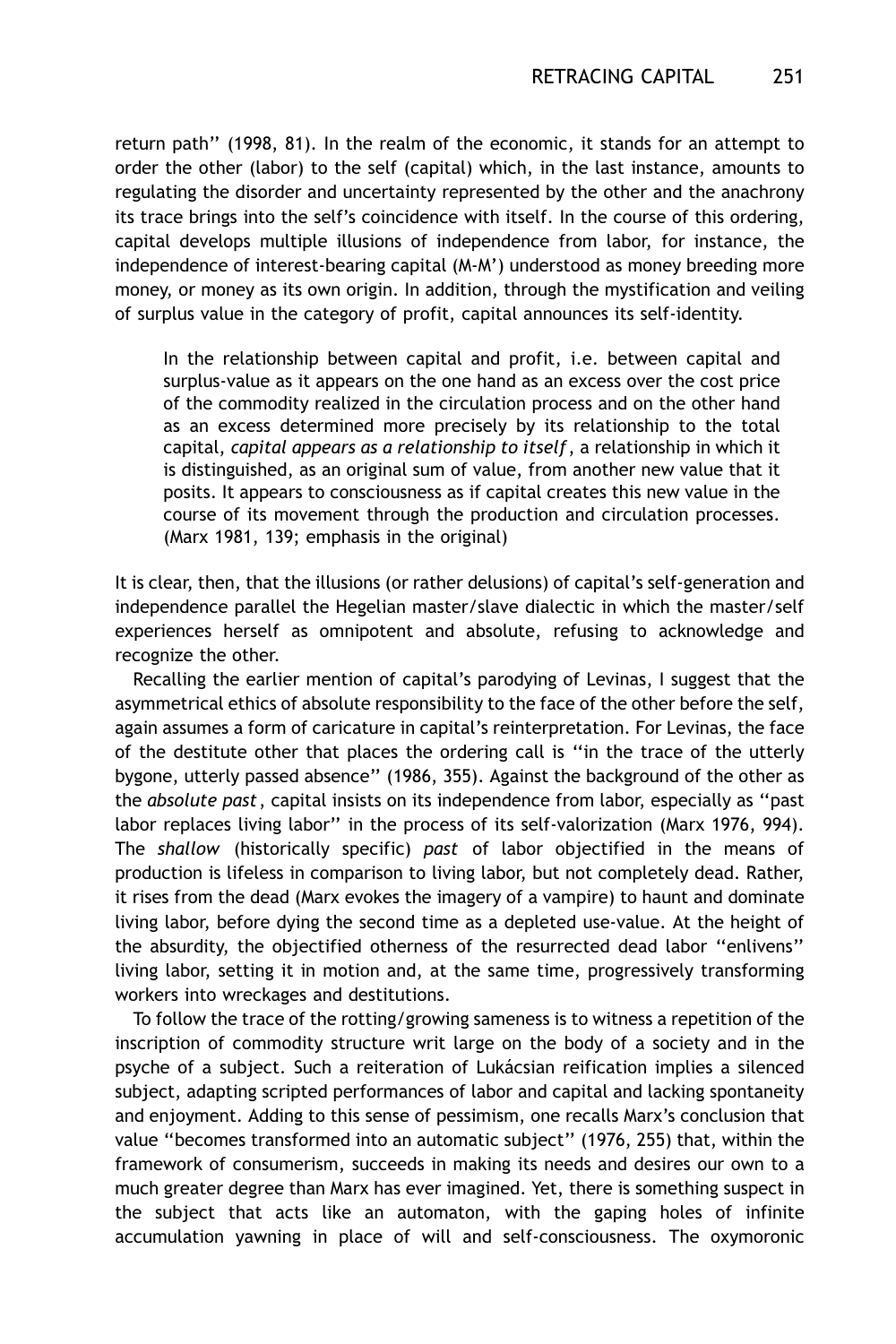automaticity of the sham subject who is not permitted to stop expanding and to rest indicates that the place of subjectivity is elsewhere. More precisely, it is in the territory of the other, or in the trace of the other.

# Traces of the Other, (Non)Labor, and Crises

Throughout the corpus of his writings, Levinas searches for a philosophy that breaks free from the sameness of totalization and is open to the exteriority and infinity of the other (1969, 26). In my understanding of this project, he sketches a scheme that has the potential to resist the inner logic of capital. Along these lines, Levinas proposes that ''work conceived radically is a movement of the same unto the other which never returns to the same" (1986, 348; emphasis in the original). Here he hints that we may spot the trace of the other in labor and, I would add, outside labor, as well as in other insurmountable use-value obstacles whose cumulative effects erupt in the crises of capital.<sup>4</sup>

According to the Unoist approach to Marxian political economy, pioneered by Kozo Uno (1980) and Tom Sekine (1977), that part of the human world, which is unconquerable (or yet unconquered) by capital's reifying logic and automatic subjectivity, provides an entry point from which the quest for the trace of the other ought to start.<sup>5</sup> Perhaps the earliest historical point of departure for this search (in terms of the chronology of capital) is the collective struggle of labor over the limits of the working day (Marx 1976, 344). The cold indifference of capital's economic time fixated on the maximization of absolute surplus value is confronted and indeed haunted by the biological, cultural, and human time(s), symbolizing the time(s) of the other. Breaking into the homogenizing monotony of capital, time(s) of the other dislocate its order (Levinas refers to trace as the engraving of disorder) $^6$  and illustrate the Shakespearean/Derridian proclamation of anachrony: ''The time is out of joint'' (Derrida 1994, 18). They carve out a writing radically different from the commodity-hieroglyphic text, such that the collective struggle of labor inscribes the trace of the other when a mass of battered and tired bodies pressed beyond the limit of the humanly possible revolts against the oppressive brutality of capitaleconomic time.

4. The Uno-Sekine school of Marxian political economy contends that the vantage point of pure capitalism identifies everything related to the qualitative and material dimensions with usevalue obstacles to be subsumed by self-expanding value (Sekine 1997, 30). From this standpoint, the ''quality time'' not devoted to labor, as well as the use-value of labor (the worker), are but two of the obstacles to be subsumed in the course of value's self-expansion. While the effort to subsume the former results in the struggle for the limits of the working day, the attempt to dispense with the latter yields an increase in ''surplus population.''

5. This view is somewhat different from the one put forward by Resnick and Wolff in their influential Knowledge and Class, insofar as my interpretation of "entry point" in capital, informed by the Unoist approach, is limited to a certain class fragment, as opposed to the broader ''concept of class'' (1987, 25). However, I would argue that Marx's entry points in Capital are not limited to class, but rather, refer to the numerous use-value obstacles that stand in the way of capital's self-expansion.

6. See the epigraph.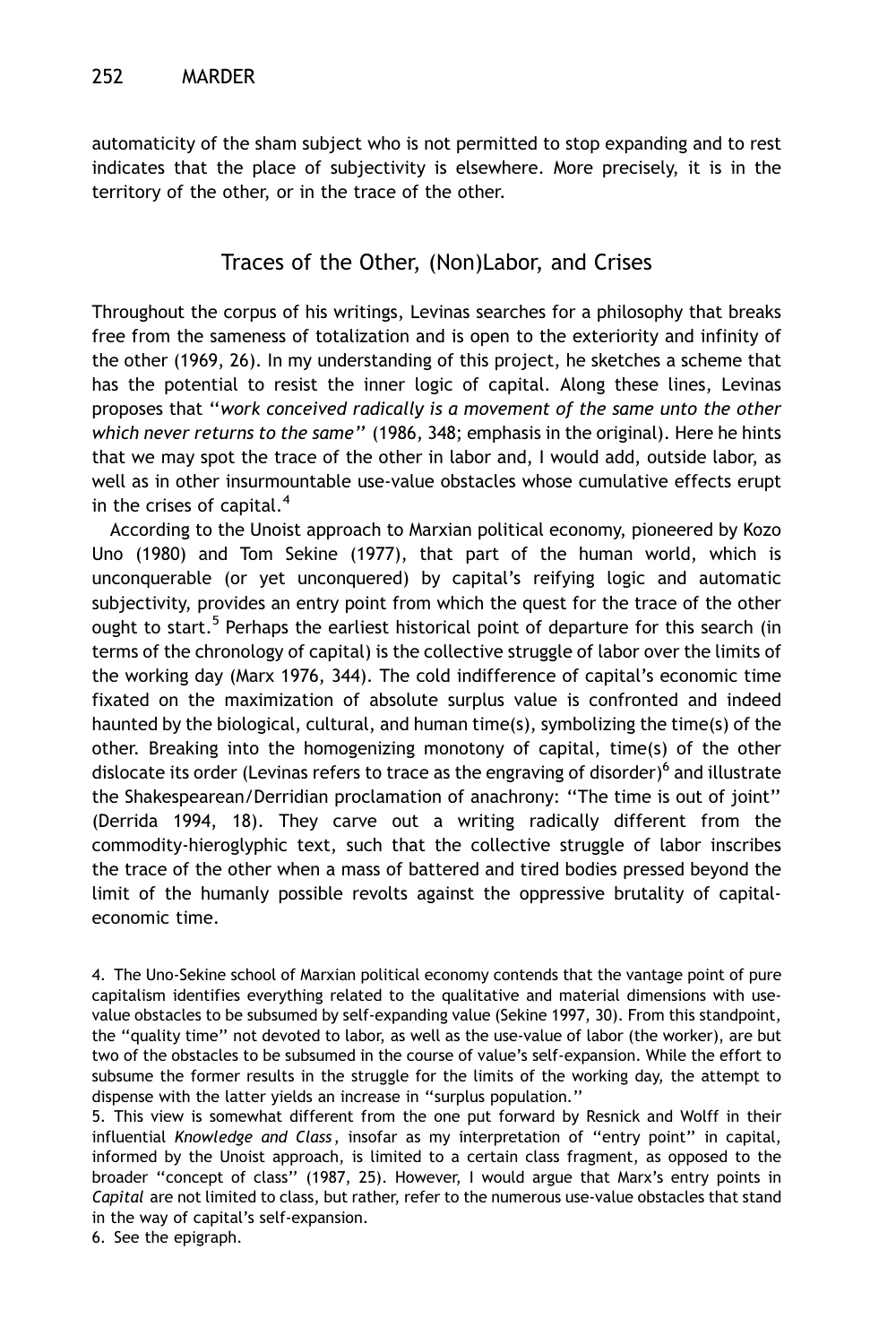The second site of the trace of the other is surplus population. The more accelerated the pace of the ''relative diminution of the variable component'' of capital, the more people find themselves thrown onto the streets, rejected, and unemployed (Marx 1976, 782). Transformed into the dead weight of the proletariat, they come to represent the trace of the labor's past, but also a promise for its future, in the double sense of inclusion in various spheres of production in the periods of capital's expansion and, arguably, holding the greatest revolutionary potential.

According to William Corlett (2002), surplus population is an abject class, forming the unrepresentable ''constitutive outside'' of capitalism, located at the limit/ boundary of the capitalist system of production. Structurally, the conception of surplus population as the constitutive outside parallels the ''vanishing'' use-values in the production process. Just like the internal political-economic struggle between collective capital and labor transpires thanks to the temporary exclusion of surplus population whose size, nevertheless, determines the outcome of this struggle, so is the ontology of trace production mediated by the ''vanishing'' use-value's nonpresence in the interplay of valorization and labor processes. Consequently, if labor is capital's other, then surplus population is its other Other. At this point Marx's text merges with the properly Levinasian notion of the trace of the other as the absolute (economic) destitution of alterity exemplified in the weakness and poverty of the widow, the orphan, and the stranger (Levinas 1987, 83).

In addition to the particular sites indicating the trace of the other, the totality of the capitalist economy contains a possibility of periodic crises that violently reaffirm the inevitability of this trace. Two elements of economic crises endemic to capital contribute to its apparition. On one hand, sale is separated from purchase, interrupting the speed of valorization and impeding the return of the same. On the other hand, use-value/signified reaffirms itself in spite of the signification hegemony claimed by the commodity-sign structure.<sup>7</sup>

Outlining the theory of crisis in volume 3 of Capital, Marx notes that in a developed capitalist society, excess capital consists of the growing mass of value that for various reasons is unrealizable in sale. This mass exists alongside ''a growing surplus population'' that accompanies a higher composition of capital and a falling rate of profit (1981, 353). That is, the inherent contradiction of capitalist economy manifests itself in a simultaneous increase of capital and of its other Others, when the expansion of the totality paradoxically coincides with the extension of the constitutive outside. This nonparticipation of relative surplus population in the script of capitalist production-consumption (a nonrelation of production, or a relation of nonproduction) contributes to the crises of overproduction in particular and a separation of sales from purchases in general.

Although sale is an important destination of surplus value's realization, Marx implies that an interruption of any capital circuit at any given point of value's transformation may lead to a crisis. ''In a constantly rotating orbit, every point is simultaneously a starting-point and a point of return. If we interrupt the rotation, not

<sup>7.</sup> It is not my intention to provide a comprehensive overview of Marx's theory of crisis. Instead, I want to use certain fragments of this theory in order to explore the ways in which traces of the other affirm themselves in the crises of the same.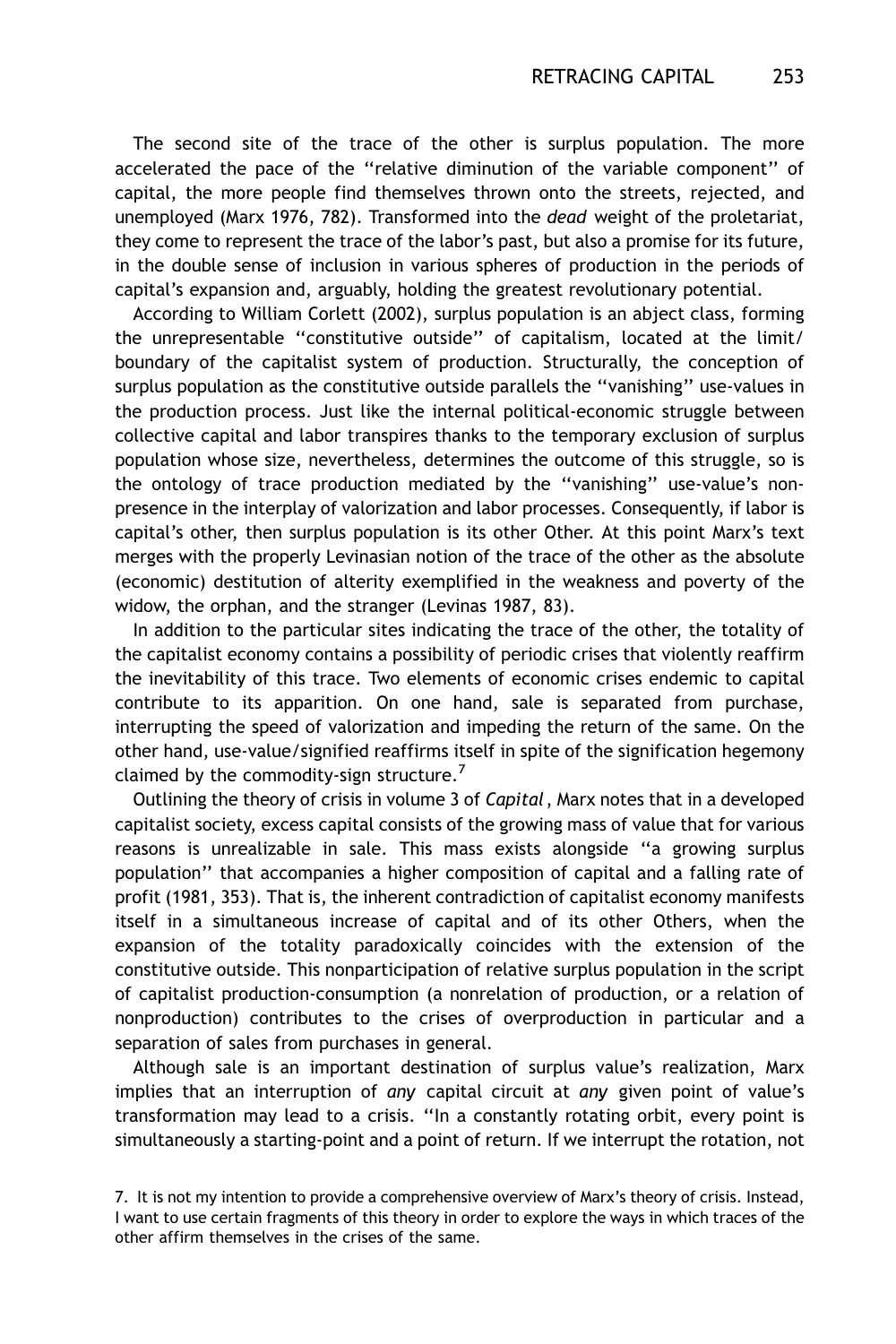every point is a point of return ... The reproduction of capital in each of its forms and at each of its stages is just as continuous as is the metamorphosis of these forms and their passage through the three stages. Here, therefore, the entire circuit is the real unity of its three forms'' (Marx 1978, 180-/1). Closer analysis of this excerpt reveals that the ''constantly rotating orbit'' of capital's incessant movement is governed by the logic of the Hegelian dialectic of spirit where its return to itself transpires in ''having its end also as its beginning'' (Hegel 1977, 10) through the erasure of the trace. Nonetheless, the interruption of this process opens up the dialectic and ruptures its totality, differentiating between a ''starting-point'' and a ''point of return.'' Whereas in the case of surplus population, the other of capital emerges in the space of externality, in a crisis it arises temporally from inside the contradictions of capital's inalienable elements, such as the hoarding of money. In the words of Jacques Derrida, ''everything comes back to haunt everything'' as the totality reaches its end and begins to consume itself (1994, 146).

The disruption in the metamorphosis of capital's forms at any stage of production and/or circulation affects the continuity of its turnover and especially its speed. Under ideal conditions, ''the closer the circulation time comes to zero, the more capital functions, and the greater is its productivity and self-valorization'' (Marx 1978, 203). But to the extent that capital maximizes its speed of production with the help of automation and the increased productivity of labor, it lowers the speed of circulation. Extension of production, on one hand, and valorization, on the other, come into conflict (Marx 1981, 355). At this juncture the trace of the other disturbs the same through the spasmodic reduction of the speed with which the initial form of capital returns to itself—a slowing down that signifies the limits to its growth and, at the extreme, the idleness that is so abhorrent to its neurotic ethic of productivism.

Another manifestation of the trace of the other in the crises of capital is an alternation in the unevenness of commodity-sign structure. In my discussion of the second moment of trace production I argued that commodity structure (Value/usevalue) mirrors and parallels that of the Saussurian sign (Signifier/signified). The manifestations of a crisis, however, produce ''the forcible establishment of unity between elements that have become independent and the enforced separation from one another of elements which are essentially one'' (Marx 1963, 513). The crises entail a violent affirmation of value's dependence on use-value despite capital's delusions to the contrary. In other words, the other of value/signifier (namely, usevalue/signified) speaks for and by itself as an obstacle on the path of capital's selfvalorization, resisting any representation by it and challenging the universality of capital's language. This is only one instance of the reversal of the master/slave dialectic as it applies to value/signifier and use-value/signified. But the ''slave'' is not simply transformed into the master's master, nor the ''master'' into the slave's slave. Rather, the force of the crisis is precisely in its ability to suddenly (and without a period of transition) signify what has been repressed in capitalism all along—namely, the trace of the master's slavery and of the trace of the slave's mastery.

In ''The Trace of the Other,'' Levinas theorizes ''the signifyingness of a trace'' in terms of ''an irremissible disturbance,'' the signification of the unrightness that provides meaning without either indicating or revealing (1986, 355). Analogously, the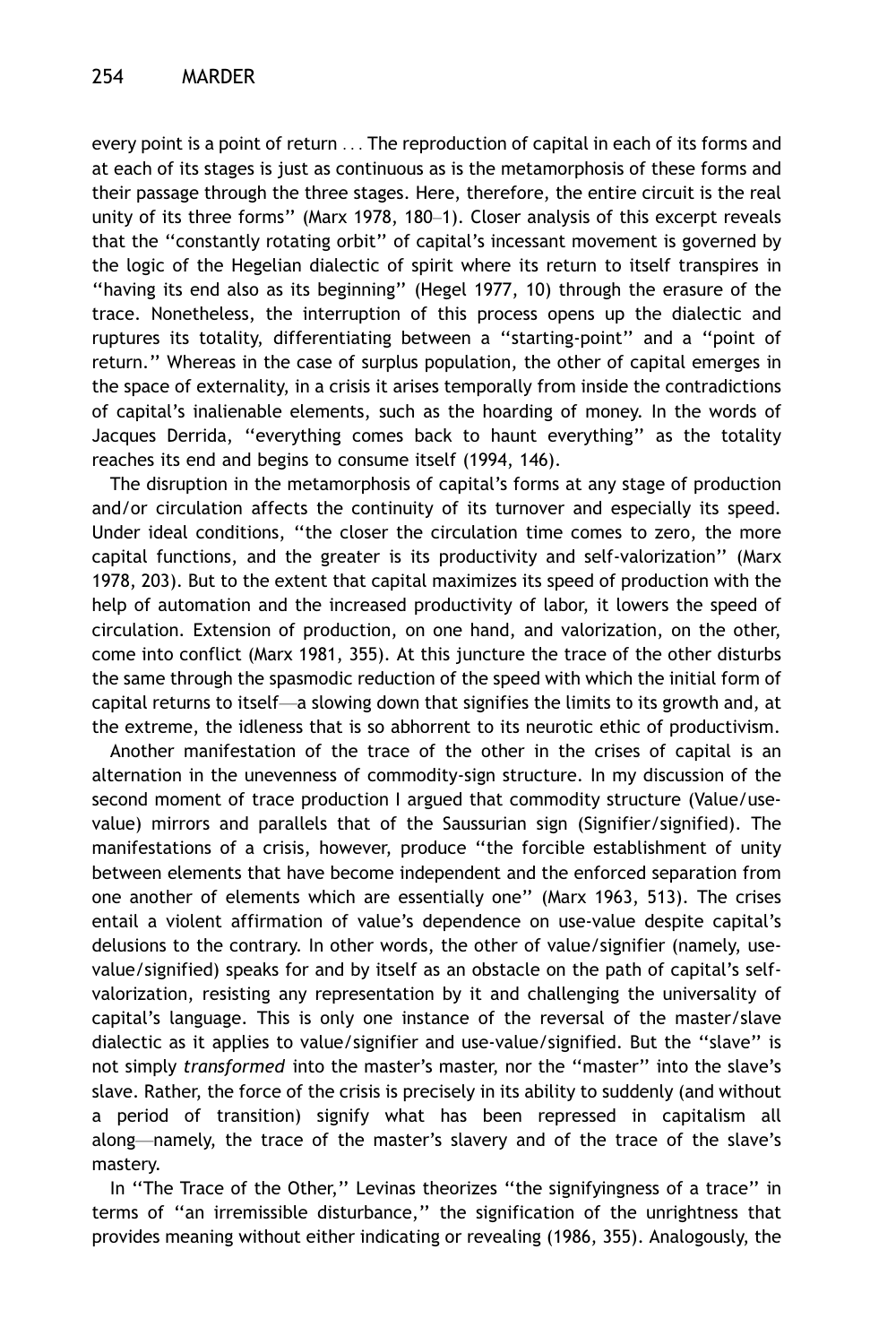crises of capital establish a signification of their own in which the use-value/signified coincides with what Levinas calls ''the signifyingness of a trace.'' The economic crisis is the ''irremissible disturbance'' in which the contradictions of capital and of commodity structure become visible, interrupting the self-referential routine of the same. But perhaps more significantly, it is a period when the use-value/signified declares its indispensability beyond any normal, or normative, economic-semiotic indication. The signification of the crisis epitomizes that of ''unrightness'': the unrightness of money that is hoarded instead of being used as a means of payment, the unrightness of production of the socially useless, unpurchasable commodities impotent to realize their values on the market, etc. It follows, therefore, that crises point in the direction of a new signification that transcends the historically specific ontology of capital, mirroring Levinas's assumption that ''a trace signifies beyond being'' (356).

## Wiping Traces/Leaving Traces: Toward Marxian Poststructuralist Epistemology

Speaking about Marxian epistemology in terms of a retracing of the traces in Capital, I consider Marx's project of revising classical political economy as a search for the other analogous to that characterizing Levinasian philosophy. Not only does Marx seek to reveal the contradictory nature of capital's growth, but he also attempts to expose the insufficiency of the ''surface'' epistemology of his predecessors, blind to the efforts of capital to efface the traces it leaves on this surface. Marx posits as an alternative to this validation of the project of the same a systematic study of the deeper economic structures. Such an emphasis, I am suggesting, involves uncovering the trace of the other both in depth itself—the deepest level of economic knowledge referring to the fact that the exploitation of labor taking place in the production process and crystallized in surplus value is the real source of profit-and in illuminating/reading the traces imprinted on this surface. Therefore, my preliminary sketch of Marx's epistemology as seeking to recover the trace of the other will address the opposition between political economy's participation in the wiping out of traces and the deeper layers of the economic episteme that Marx systematically unearths.

In order to penetrate the inner logic of capital, Marx demonstrates that the Hegelian dialectic is the major operative principle of the self-expansion of value in which the end of every circuit and of every exchange haunts the beginning of the new ones. This does not mean, however, that Marx's study of political economy participates in capital's ontology. Rather, it attests to the possibility of balancing, on one hand, the understanding of trace erasure in the actual structures of bourgeois economy without taking part in its project and, on the other, the recovery of the trace of the other. Marx argues that one of the persistent mistakes of previous political economists is the fact that their unbalanced reflection begins and ends with the final products of capital's formation (such as prices as determinations of value) and, therefore, emulates capital's trace erasure, confining the inquiry to the surface level of economic phenomena (1976, 168-/9). It seems that the constant repetition of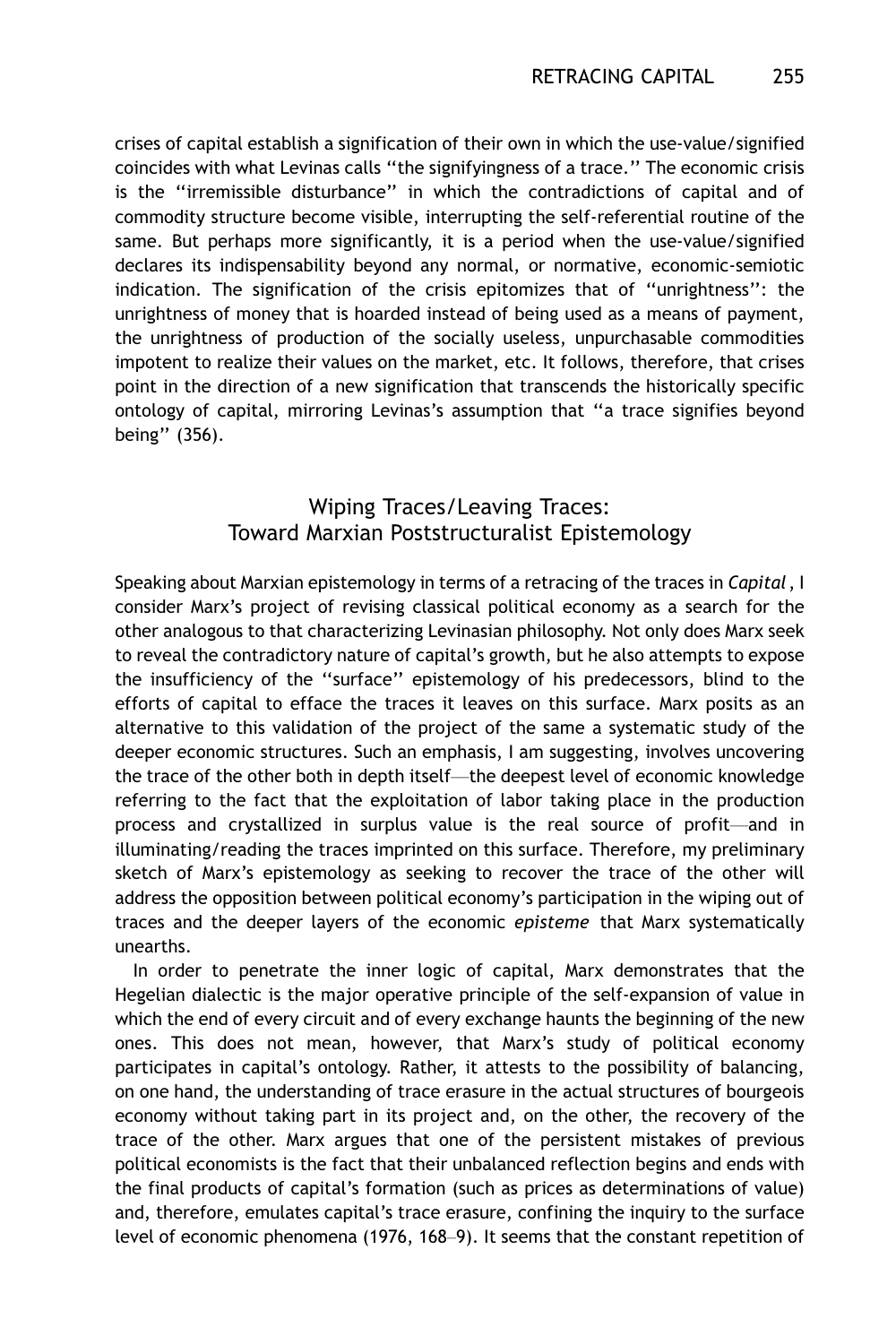the circuits sends the heads of these political economists spinning until they can no longer differentiate between the beginning/depth and end/surface levels of capital. Coupled with crude causal determinism and a utilitarian notion of agency, this circular mystification precludes any substantial understanding of the dynamics of capital. Thus, in the bourgeois conception of the economic, the ontological wiping out of traces is expressed in its epistemological inability to proceed beyond the visible and superficial economic categories.

A consequential example of the epistemic trace erasure is political economy's explanation of surplus value. Both the capitalist and her ideologue, the political economist, equate this fundamental category with the alchemical creatio ex nihilo. For the former, ''surplus value ... has all the charms of something created out of nothing'' (325) as the magical and fetishized quality of the capital relation conceived as a thing. The latter simply shifts ''creation out of nothing'' onto the sphere of commodity circulation (Marx 1981, 129) which, for Marx, implies nothing but the fluctuation and balancing out of prices around the mean of commodity's value. In either case, Marx notes the obliviousness of these actors/interpreters to the real source of surplus value in surplus labor that is not compensated by wages.

In the absurdity and irrationality of these classical explanations, mystifying the origin of surplus value, one may find a glimpse of the ineffectiveness of capital's trace erasure. The visible and the surface are, at the same time, the objects and the limits of the bourgeois economic investigation, which may attempt to eliminate the ''invisible essence'' and depth from its field of study but is impotent in the eradication of their necessity and effects. Capital's trace erasure that renders indispensable economic categories absent from this analysis, comes into conflict with what is present in the actuality of capitalist production.

It is the tension between the limits of classical theory and the content of reality that provides the occasion and the critical space for Marxian poststructuralist epistemology. In terms of Derridian grammatology, Marx's text begins on the margins and in the gaps and fissures of classical political economy as the present-absent play of the noneffaced trace (Derrida 1998, 71). Similarly, Levinas's epistemological position states that ''[t]he original sigifyingness [of the trace] is sketched out in, for example, the fingerprints left by someone who wanted to wipe away his traces and commit a perfect crime. He who left traces in wiping out his traces'' (1986, 357).

No mystification, no desire to render the trace of the other completely absent, wiping it out and committing the perfect crime of its erasure, succeeds fully in what it aims for. On the contrary, it often produces the opposite result of leaving more traces and, with them, a threat to the self-same totality. What is common to Marx and the poststructuralist epistemology of the trace theorized here is that they illuminate what escapes conventional thought (whether economic, political, cultural, or other), reinstating the trace of the other as the object of knowledge and thereby challenging the ignorant-ignoring mainstream epistemologies. If we apply this model to Marx's study of capital, we will observe that in each layer of capital's self-mystification accompanying its self-expansion, there is a gap, retracing the failure of the same, and an opening for a clarification that invites, as relentlessly as it repels, Marxian political economy.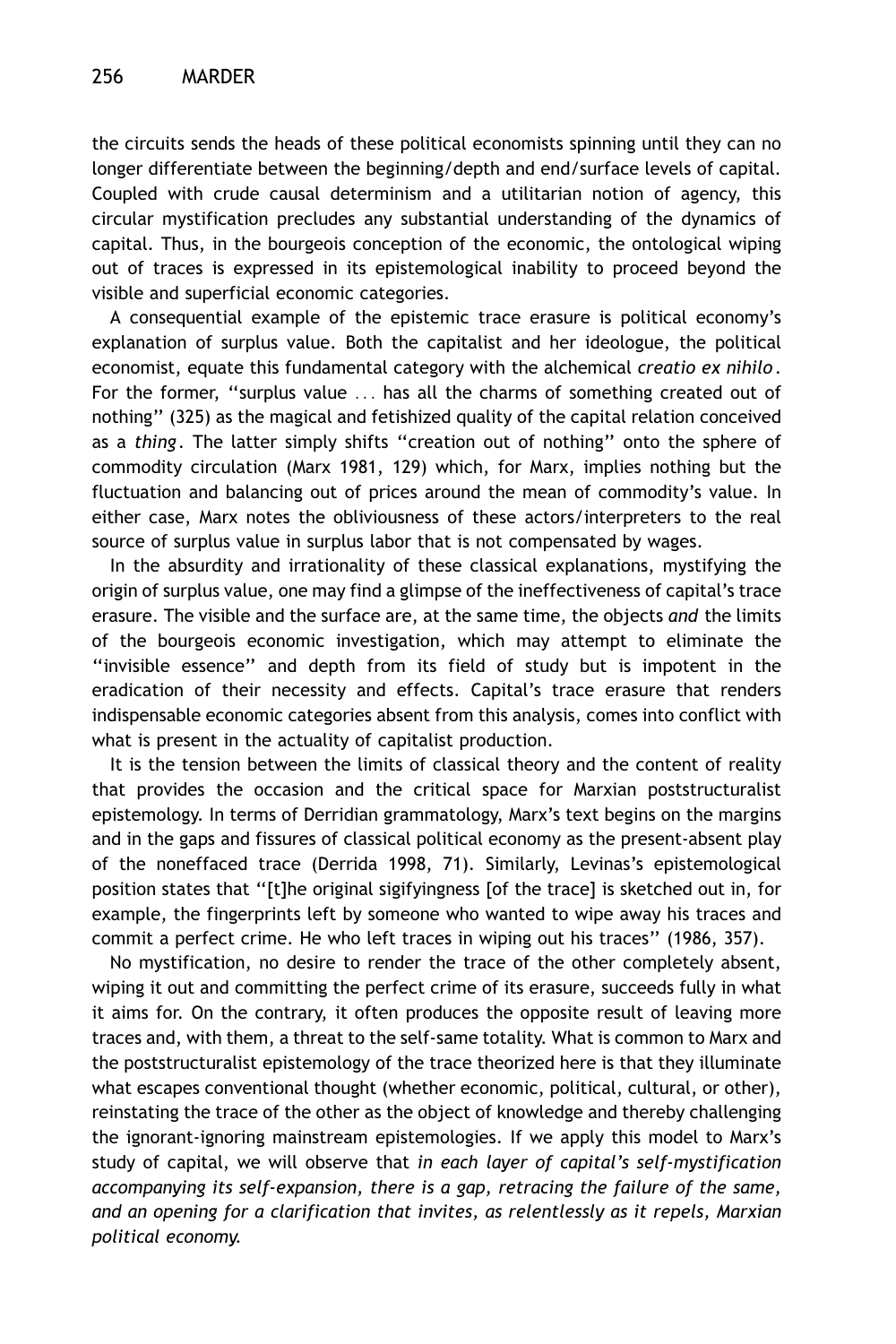On the other end of the political-economic gamut, the majority of poststructuralists and Althusserians argue vehemently against anything that even remotely resembles the "inner logic" or "deep structure" of capital.<sup>8</sup> This results in a diametrically opposed effort to wipe out the trace of the same in the radical and heterogeneous approaches to theories of capitalism(s). I will cite two characteristic examples from a vast literature that addresses this subject. First, representing both schools of thought mentioned above, Gibson-Graham problematize an integrated concept of capitalism, which ''is haunted by heterogeneity, by the historicity and singularity of each form of economy that may be called capitalist'' (1996, 246). With the very concept of capitalism destabilized, there remains nothing but a multiplicity of capitalisms no longer unified by a single ''inner logic.'' Second, Soja reiterates the call for the strictly contextual analyses of capitalisms coupled with the need to reject ''totalizing 'deep logics' that blinker our ways of seeing'' (1998, 126). Presumably, this call sustains ''a temporary suspension of epistemological formalism'' and allows new interdisciplinary combinations to take shape (126).

Perhaps to the dismay of these and other poststructuralists and Althusserians, my reading of Marx utilizes a poststructuralist (Derridian/Levinasian) notion of the trace without rushing to discard the logical-structural depth-interiority of capital. What I consider to be the inner logic of capital stands for the ways and protocols of suppressing economic difference and thus producing the economic totality governed by the law of value. Throughout this paper, I have argued that these protocols operate based on the principles of retracing the trace of the same and erasing the traces of the other. Furthermore, the iterative logic of the trace of the same participates in a peculiar kind of teleology, which is not historical but, precisely, logical (Albritton 1999, 125). Value-in-process (capital) must repeatedly pass through the various circuits if it is to achieve self-augmentation. It also must come to an end, if not because of external interventions and/or interruptions by the traces of the other, then due to the falling rate of profit. Thus, in the most general sense, I am willing to think through the inner (teleo)logic of capital with two caveats: (1) it is ultimately unsustainable even if the threat from the traces of the other is miraculously neutralized, and (2) it is unremittingly challenged and interrupted by the ''counterlogics'' (in the plural) inherent in the traces of the other.

To wipe out the trace of the same, it is insufficient to merely assert that such a trace is, at best, a theoretical fiction. It seems to me that the understandable yearning to dismiss the trace of the same by denying its existence is but a hurried reversal of the epistemological framework of classical political economy—the reversal that retains many of the problems faced by its predecessors. In spite of opposition to a unified concept of capital, Gibson-Graham concur that ''the specter of economic difference . . . haunts the capitalist hegemon'' (1996, 243–4). But what is understood by the ''capitalist hegemon'' in the theory that insists on the irreducible singularity of each capitalist formation? Is it possible that anything other than the same can be haunted by the specter of the other? Clearly, there is something missing

8. I thank Jack Amariglio for highlighting this opposition for me.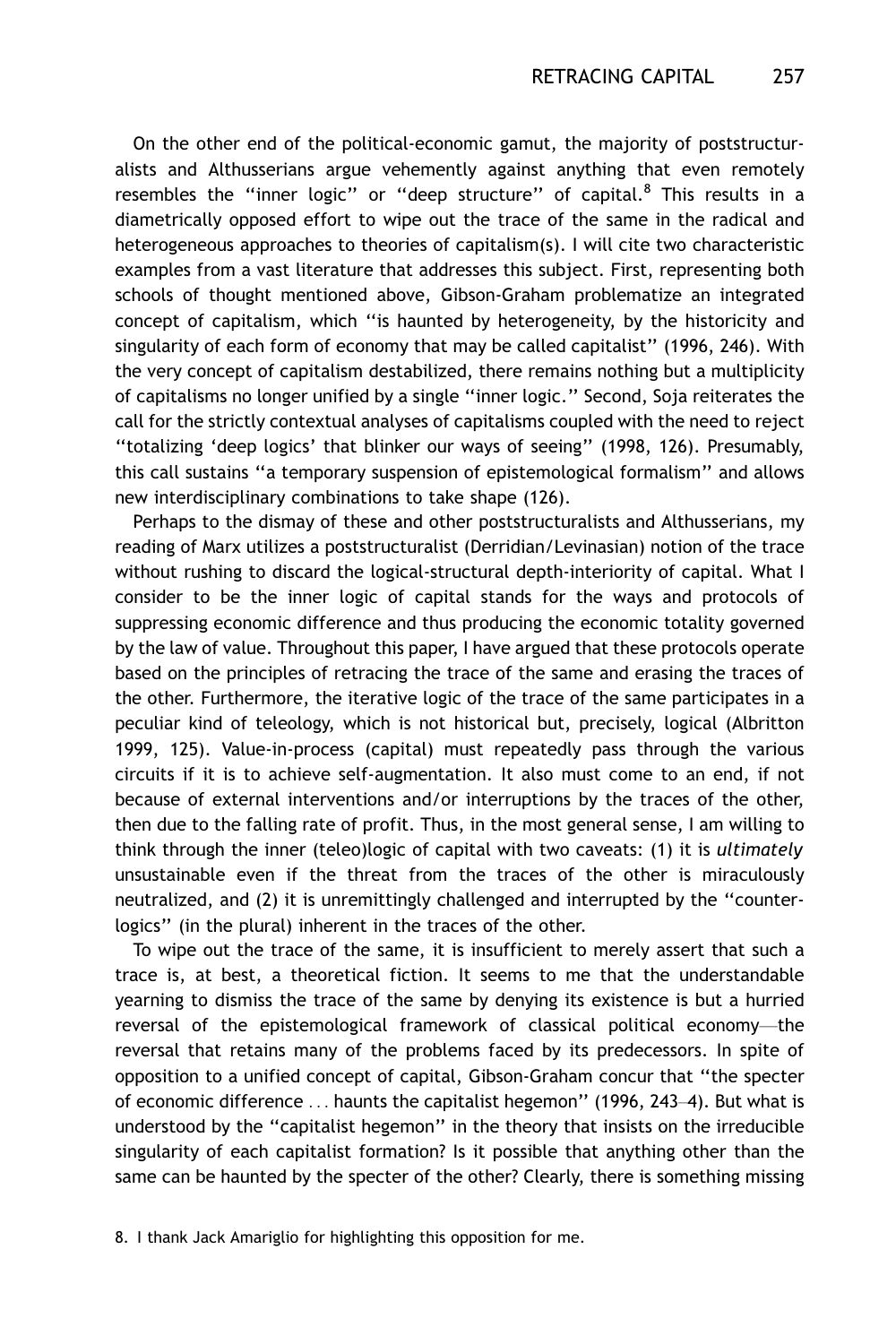(erased?) here with regard to how the hegemon arose, developed, and gained its current "capitalocentric" position.<sup>9</sup>

In response to Soja, I do not consider the awareness and study of the inner logic of capitalism to be necessarily blinding. The opposite may also be true: the more we know about the laws and regularities of how and when the same returns to itself, the more effectively can we resist this return and search for the alternatives, the economic difference, the other, whose trace derails the retracing of the same. Neither should a normative dimension be automatically ascribed to the study of the inner logic. Articulating this notion with the traces of the other, the current paper does not condone the indifference of trace erasure to the qualitative and the heterogeneous, nor does it recommend that this notion monopolize the field of economic theorizing. In light of these sensitivities and delimitations, the thinkers of the contextual and the concrete will do justice to the studies of ''deep logics'' if, prior to drawing generalized conclusions that reproduce the despised ''epistemological formalism,'' they examine these logics' contextual epistemological and ontological specificities.

Having outlined capital's ontology in relation to the poststructuralist concept of trace, I can only allude to some of its epistemological implications. Nonetheless, both ontological and epistemological analyses reveal the tenacity of the trace of the other in spite of the advances of the same. From capitalist production, through circulation, to the crises, trace of the other affirms itself more and more vocally, indicating the indispensability of use-value. It is precisely this loudness of the chorus of voices leading toward the trace of the other that contains the (messianic) hope of a face beyond capital's signification.

#### Acknowledgements

I wish to thank Robert Albritton, Jack Amariglio, Erica Cross, and Lev Marder for their kind support, valuable comments, and criticism.

#### References

- Albritton, R. 1999. Dialectics and deconstruction in political economy. New York: St. Martin's Press.
- Althusser, L., and E. Balibar. 1979. Reading Capital. Trans. B. Brewster. London: Verso.
- Butler, J. P. 1987. Subjects of desire: Hegelian reflections in twentieth-century France. New York: Columbia University Press.
- Corlett, W. 2002. Postscript on the surplus population. Conference paper presented at Beyond Market and Plan: Toward New Socialisms, 23-/4 March, at York University, Toronto.
- Derrida, J. 1978. Violence and metaphysics: An essay on the thought of Emmanuel Levinas. In Writing and difference. Chicago: University of Chicago Press.

9. One cannot help but emphasize the tension between the term ''capitalocentrism'' and the decentered multiplicity of capitalisms.